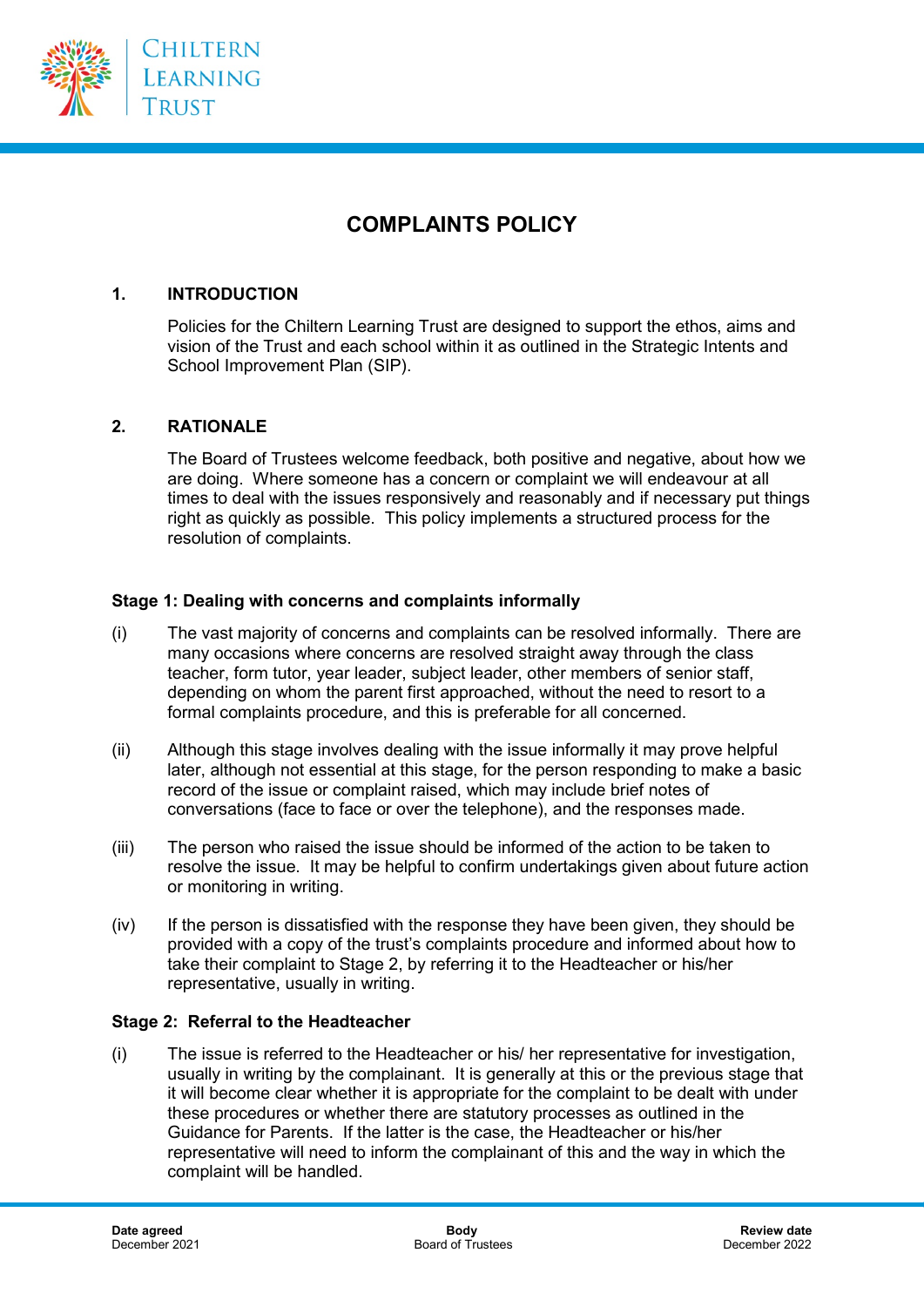- (ii) At this stage it has become clear that the concern is a definite complaint. Any complaint received under this process, whether orally or in writing, should be acknowledged and a meeting held within 5 school days with a full written response within 15 school days. Complainants should also be given the opportunity to meet with the Headteacher or his/her representative, accompanied by a relative or friend if they so wish, to discuss their complaint. Written records of interviews with complainants and with staff or witnesses, carried out in the course of the investigation should be kept by the Headteacher or his/her representative.
- (iii) In the letter conveying the outcome, the complainant should be informed of the process for referral to the Chair of Local Governing Body if they wish to take their complaint further. Any such referral should be made within 10 school days after receipt of the Headteacher or his/her representative's letter.

# **Stage 3: Review by the Chair of the Local Governing Body**

- (i) The complainant requests a review of their complaint by writing to the Chair of the Local Governing Body, care of the school, making it clear why they are complaining, who they have already spoken to and what they want to happen as a result of their complaint. Complaints received by the Chair should be acknowledged within 7 school days and with a substantive response within 20 school days. The Chair may need to hold interviews with the Headteacher or his/her representative and possibly other members of staff and notes should be kept of those meetings. Again, the letter conveying the Chair's findings should include details of the next stage of the procedure.
- (ii) This stage should also serve as the first point at which complaints specifically about the Headteacher or his/her representative, the actions of the local governing body or an individual governor should be considered (should the complaint be about the Chair, the Vice-Chair should undertake the investigation).
- (iii) In acknowledging any complaint, the Chair may need to explain the powers of the local governing body in the matter in question and the extent to which it may or may not be possible to achieve the outcome desired by the complainant. For example, a parent may be unhappy with their child's class placement. Whilst the local governing body can look at whether the decision about the class placement was made in a fair, reasonable and consistent way, they do not have the powers to change the placement. In such instances it is important that the complainant is made aware at the outset of the scope of the investigation. However, where it is not within the remit of a local governing body to change a decision, it may make a recommendation for the Headteacher or his/her representative to consider.

# **Stage 4: Review by Chiltern Learning Trust's Complaints Committee**

(i) Complaints only rarely reach this formal level, but it is important that Trust is prepared to deal with them when necessary. Where the parent is not satisfied with the response of the Chair of the Local Governing Body, the parent must write to the Trust's Company Secretary. Where the Company Secretary receives a complaint under these procedures, he or she would make provision for a hearing before a panel appointed by or on behalf of the Chiltern Learning Trust and consisting of at least three people who were not directly involved in the matters detailed in the complaint and ensures that one member of the panel is independent of the management and running of the school. He or she will aim to arrange for the complaints committee to meet within 10 school days from receipt of the letter.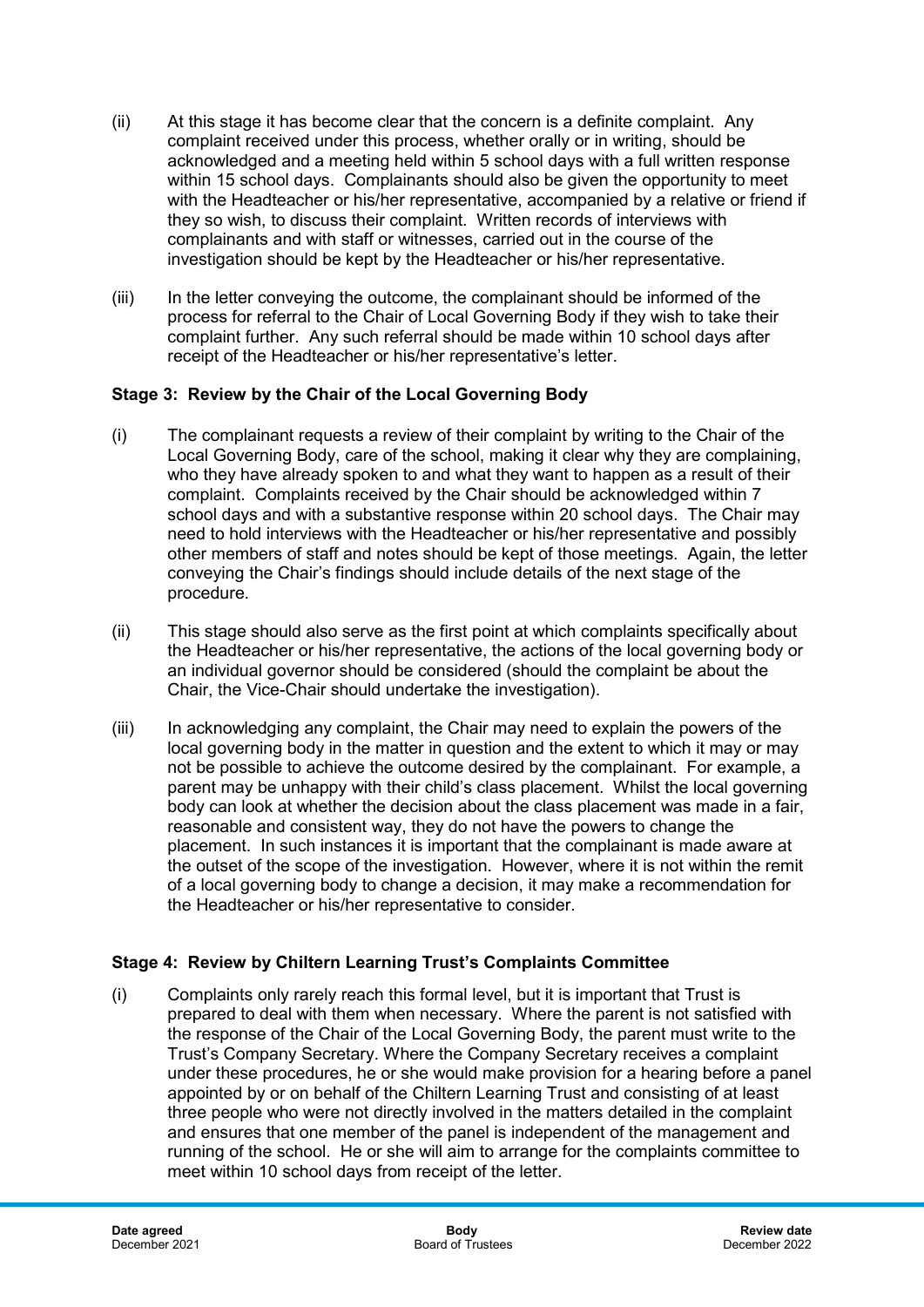- (ii) The Headteacher or his/her representative should also be informed immediately that a complaint has been received and consulted about the proposed date of the hearing. On issuing notification of the date and time of the hearing, the Company Secretary will need to advise the complainant and the Headteacher or his/her representative that any written documentation they wish the committee to consider will need to be submitted in time to be circulated to committee members five days prior to the hearing. The complainant should be advised that they may be accompanied by a relative or friend. (Please see Appendix 1 for Stage 4 procedures)
- (iii) Notification of the hearing should also include details of the way in which the hearing will be conducted. The hearing should be minuted and the Company Secretary should keep copies of all relevant correspondence and notes on file and confidential.
- (iv) The findings of the committee should be notified to the complainant and the in writing within five school days of the hearing.

Appendix 1 – Procedures

Appendix 2 – Managing serial and unreasonable complaints

# **Further Recourse**

If the complainant is dissatisfied with the Trust's handling of their complaint, further recourse to the DfE through the Education Skills Funding Agency (ESFA) is available to them outside the scope of the trust's own procedures.

The ESFA cannot review or overturn decisions about complaints made by school. They can only investigate whether the school considered the complaint appropriately. If the ESFA finds that the school did not consider a complaint appropriately, it can request the school to re-consider the complaint.

Complaints about the school should be sent:

By email to academyquestions@efa.education.gov.uk

By post to ESFA Complaints, Chief Executives Office, Cheylesmore House, Quinton Road, Coventry, CV1 2WT.

Telephone: DfE's Public Communications Unit on 0370 000 2288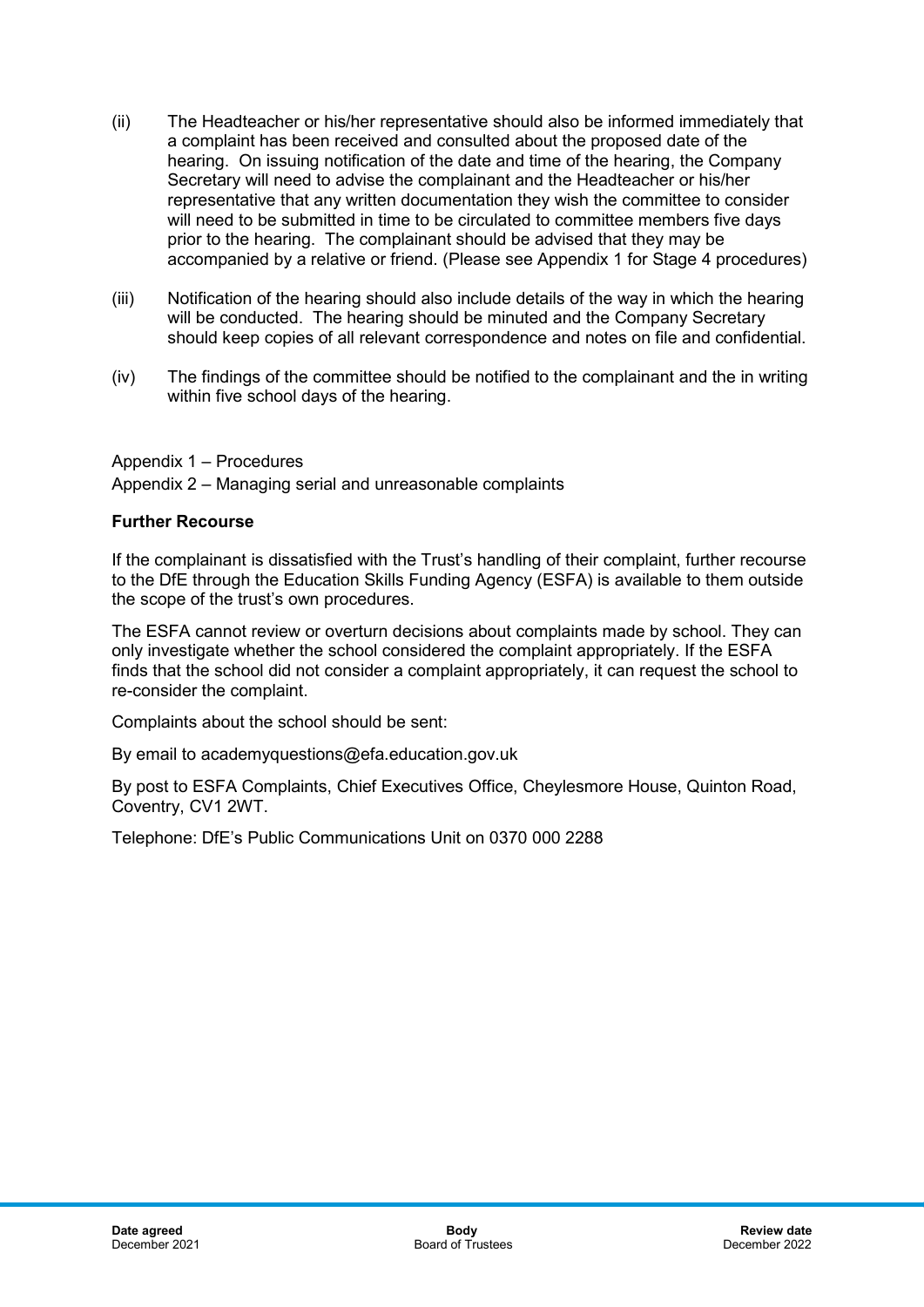# **SUMMARY OF THE COMPLAINTS PROCEDURE – LEAFLET FOR PARENTS**

and the control of the control of the control of

**Contract Contract** 

and the control of the control of the control of the control of the control of the control of the control of the Concern or complaint received

| <b>Stage</b>                                                                                                                                   | <b>Action required</b>                                                                                                                                                                                                                                                                 |
|------------------------------------------------------------------------------------------------------------------------------------------------|----------------------------------------------------------------------------------------------------------------------------------------------------------------------------------------------------------------------------------------------------------------------------------------|
| Stage 1:                                                                                                                                       |                                                                                                                                                                                                                                                                                        |
| Informal discussion with the class<br>teacher or other relevant member of<br>the senior staff usually resulting in<br>resolution of the issue. | The person is informed of the action to be taken to resolve the issue. If<br>they are not satisfied they should be provided with a copy of the<br>school's complaints procedures and information on how to proceed to<br>stage 2 with their complaint.                                 |
|                                                                                                                                                | If the complaint is not resolved                                                                                                                                                                                                                                                       |
| Stage 2:                                                                                                                                       |                                                                                                                                                                                                                                                                                        |
| The complaint is submitted, either<br>verbally or in writing, to the<br>Headteacher or his/her<br>representative.                              | The Headteacher or his/her representative acknowledges receipt and<br>arranges meeting within 5 school days and provides a full written<br>response within 20 school days. If necessary the complainant should<br>be informed of how to contact the chair of the local governing body. |
|                                                                                                                                                | If the complaint is not resolved or if the complaint is about the<br>Headteacher                                                                                                                                                                                                       |
| Stage 3:                                                                                                                                       |                                                                                                                                                                                                                                                                                        |
| A written complaint is submitted to<br>the chair of the local governing body.                                                                  | The chair acknowledges receipt within 7 school days. Chair of local<br>governing body provides full written response within 20 school days.<br>Information is provided to complainant if required on how to progress<br>complaint to stage 4.                                          |
|                                                                                                                                                | If the complaint is not resolved                                                                                                                                                                                                                                                       |
| Stage 4:                                                                                                                                       |                                                                                                                                                                                                                                                                                        |
| Complainant writes to the company<br>secretary of the Chiltern Learning<br>Trust requesting that a complaints<br>committee hear the complaint. | Company Secretary arranges for complaints committee to meet within<br>10 school days from receipt of letter and informs complainant of<br>findings within 5 school days of hearing. (Appendix 1 outlines<br>hearing's procedures)                                                      |
|                                                                                                                                                | If the complainant is not satisfied that the<br>complaint has been dealt with properly                                                                                                                                                                                                 |
|                                                                                                                                                | according to the school's procedure                                                                                                                                                                                                                                                    |
|                                                                                                                                                | If the complainant is not satisfied that the complaint has been<br>dealt with properly and fairly                                                                                                                                                                                      |
| Complainant writes to the Education<br>and Skills Funding Agency (ESFA)                                                                        |                                                                                                                                                                                                                                                                                        |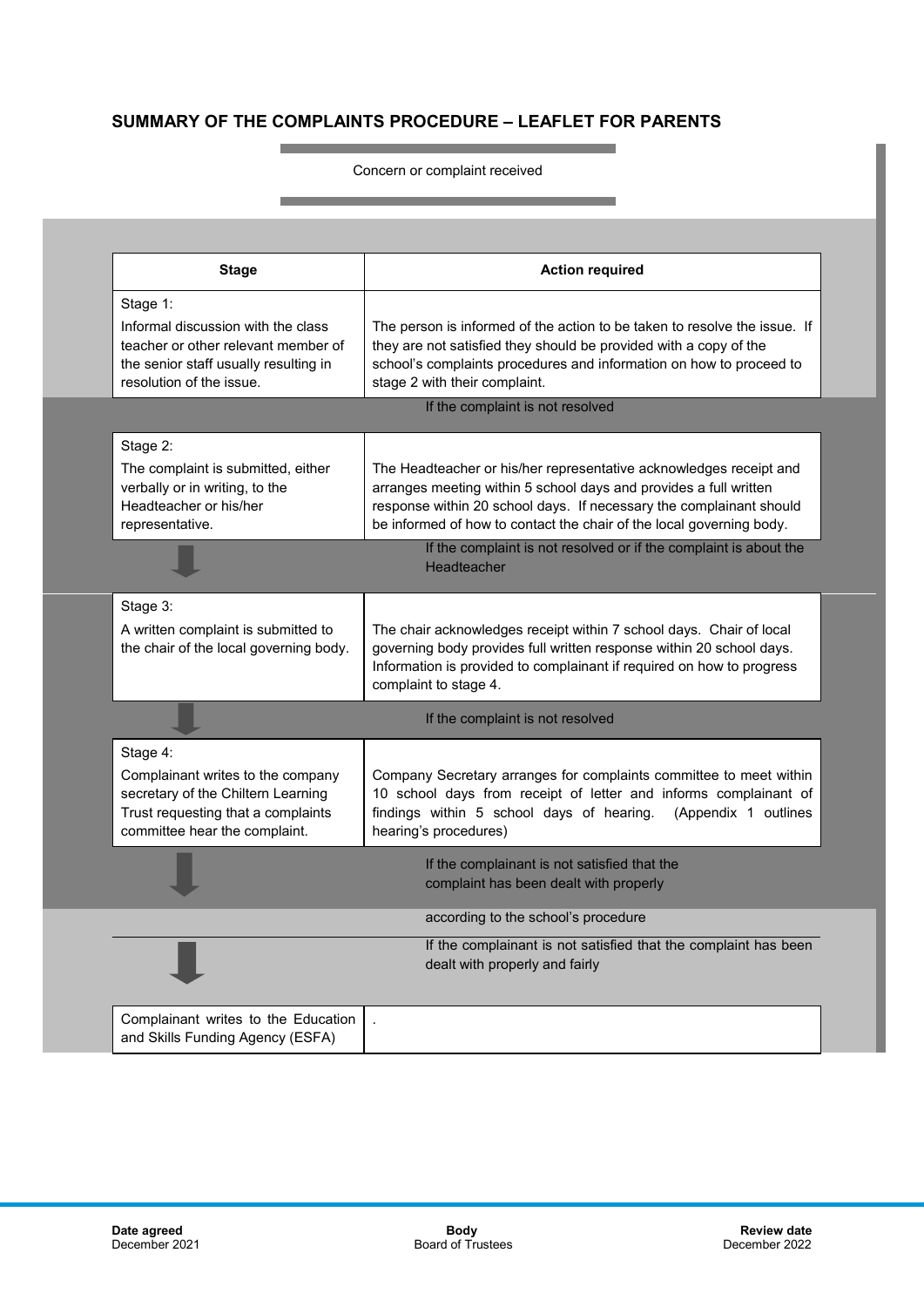## **Appendix 1 – Procedures Stage 4 – Complaint Heard by the Complaints Panel**

## **1. Request:**

A request for a complaint to be heard by a Complaints Panel (an appeal) must be made in writing and within ten (10) working days of the date of the school decision made at Stage 3.

#### 2. **Acknowledgement:**

Where an appeal is received, the school will within (three) 3 working days refer the matter to the Company Secretary who will act as Clerk to the Complaints Panel. The Clerk will acknowledge, in writing, receipt of the appeal within (three) 3 working days and inform the complainant of the steps involved in the process. The Clerk will be the contact point for the complainant.

#### **3. Panel Hearing:**

The Clerk will aim to convene an Appeal Panel hearing as soon as possible, normally no later than 10 working days after receipt of the Stage 3 request.

#### **4. Panel Membership:**

The Panel will consist of two Trustees and or Local Governors who have not previously been involved in the complaint and one person independent of the management and running of the school (the process used for selecting the independent person will conform to relevant guidance). In deciding the make-up of the Panel, Trustees need to try and ensure that it is a cross-section of the categories of Trustee and sensitive to the issues of race, gender and religious affiliation. The Panel will select its own Chair.

## **5. The Remit of the Complaints Appeal Panel**:

The Panel can:

- dismiss the complaint in whole or in part
- uphold the complaint in whole or in part
- decide on the appropriate action to be taken to resolve the complaint
- recommend changes to the school's systems or procedures to ensure that problems of a similar nature do not recur

The aim of the hearing, which will be held in private, will always be to resolve the complaint and achieve reconciliation between the school and the complainant. The panel chair will ensure that the proceedings are as informal as possible.

#### **6. Attendance**:

The following are entitled to attend a hearing, submit written evidence and address the Panel;

- the parents/carers and/or one representative
- the Headteacher and/or one representative
- any other person who the Complaints Panel considers to have a reasonable and just interest in the appeal and whose contribution would assist the Panel in their decision making

#### **7. Evidence:**

All parties will be given the opportunity to submit written evidence to the Panel in support of their position including;

- documents
- chronology and key dates
- written statements setting out further detail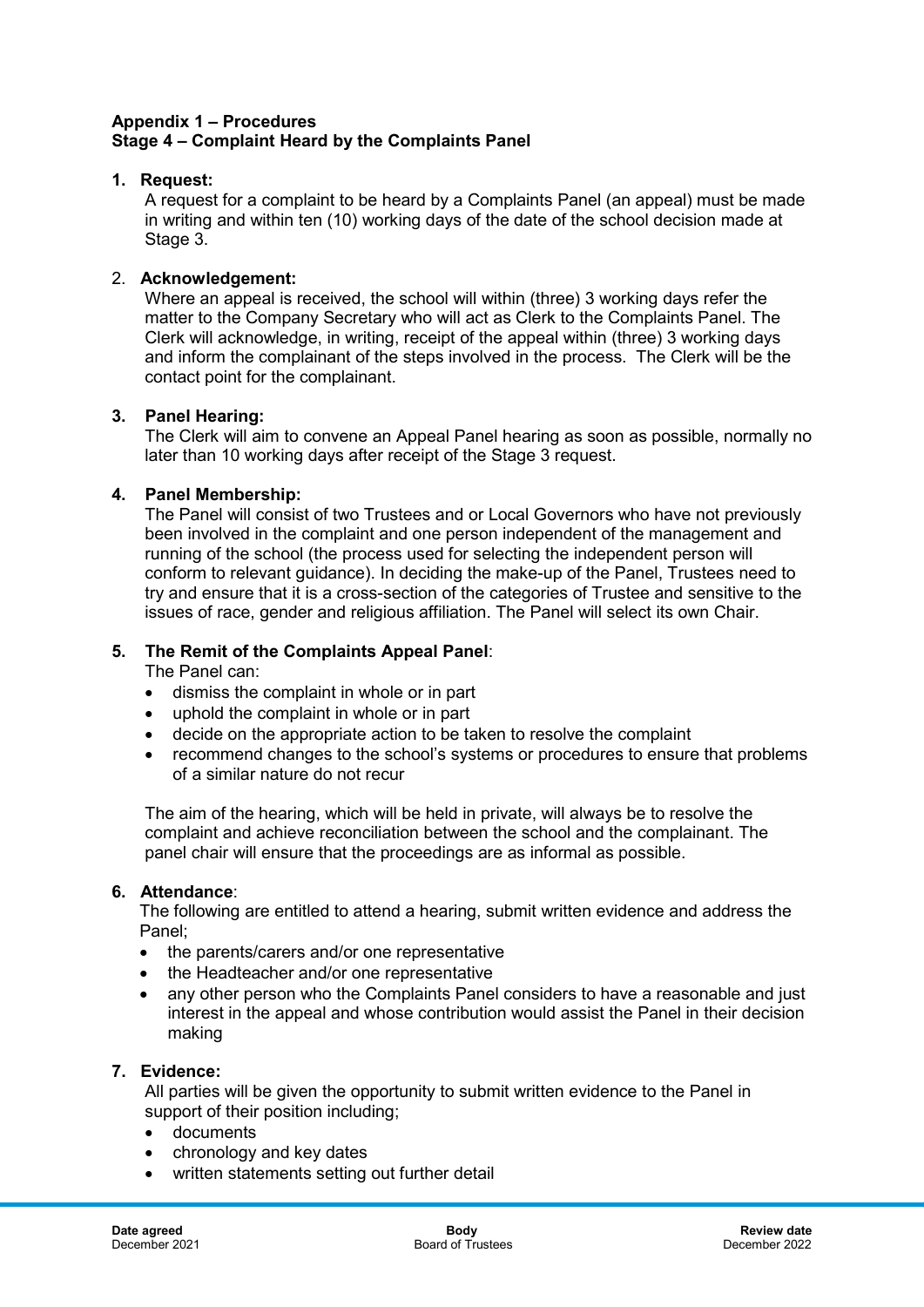The evidence will be considered by the Panel along with the initial submission.

All written evidence must be received by the Clerk no later than (five) 5 working days in advance of the Panel Hearing. The Clerk will distribute the evidence to all parties no later than (three) 3 working days in advance of the Panel Hearing.

# **8. Roles and Responsibilities**

## **The Role of the Clerk (Company Secretary):**

All panels considering complaints must be clerked. The clerk would be the contact point for the complainant and be required to:

- set the date, time and venue of the hearing, ensuring that the dates are convenient to all parties and that the venue and proceedings are accessible
- collate any written material and send it to the parties in advance of the hearing
- meet and welcome the parties as they arrive at the hearing
- record the proceedings and keep confidential
- notify all parties of the panel's decisions

# **The Role of the Chair of the Board of Trustees or Nominated Governor:**

- check that the correct procedure has been followed
- if a hearing is appropriate, notify the clerk to arrange the panel

# **The Role of the Chair of the Panel:**

the Chair of the Panel has a key role, ensuring that:

- the remit of the panel is explained to the parties and each party has the opportunity of putting their case without undue interruption
- the issues are addressed
- key findings of fact are made
- parents or others who may not be used to speaking at such a hearing are put at ease
- the hearing is conducted in an informal manner with each party treating the other with respect and courtesy
- the panel is open minded and acting independently;
- no member of the panel has a vested interest in the outcome of the proceedings or any involvement in an earlier stage of the procedure;
- each side is given the opportunity to state their case and ask questions;
- written material is seen by all parties. If a new issue arises it would be useful to give all parties the opportunity to consider and comment on it.

# **9. Decision:**

 The Panel will reach a decision, and make any recommendations within ten (5) working days of the hearing. The decision reached is final**.**

# **10. Notification of the Panel's Decision:**

 The Panel's findings will be sent, in writing, by the Clerk, to the parents/carers, the Trustees and the Headteacher and where relevant, to the person complained about. The letter will state the reasons for the decision reached and any recommendations made by the Panel.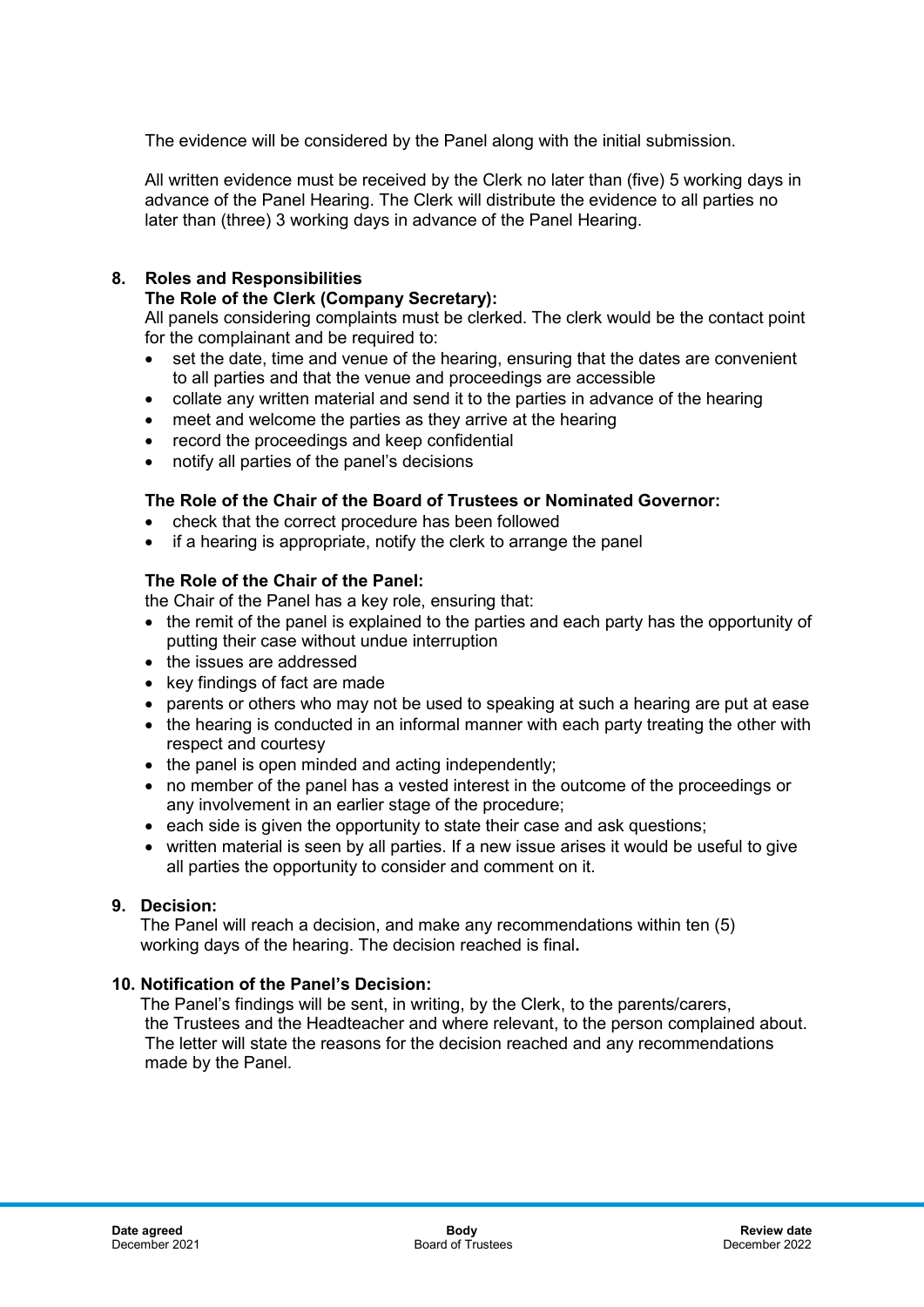## **20. Record Keeping:**

The School concerned will keep a record of all Stage 2, Stage 3 and Stage 4 complaints detailing the findings and recommendations for inspection by the proprietor and the headteacher. This record will state if the complaint was completed following the formal procedure or a panel hearing. The school will record actions taken following recommendations.

All correspondence, statements and records relating to individual complaints will be kept confidential except where the Secretary of State or body conducting an inspection under section 109 of the 2008 Act requests access.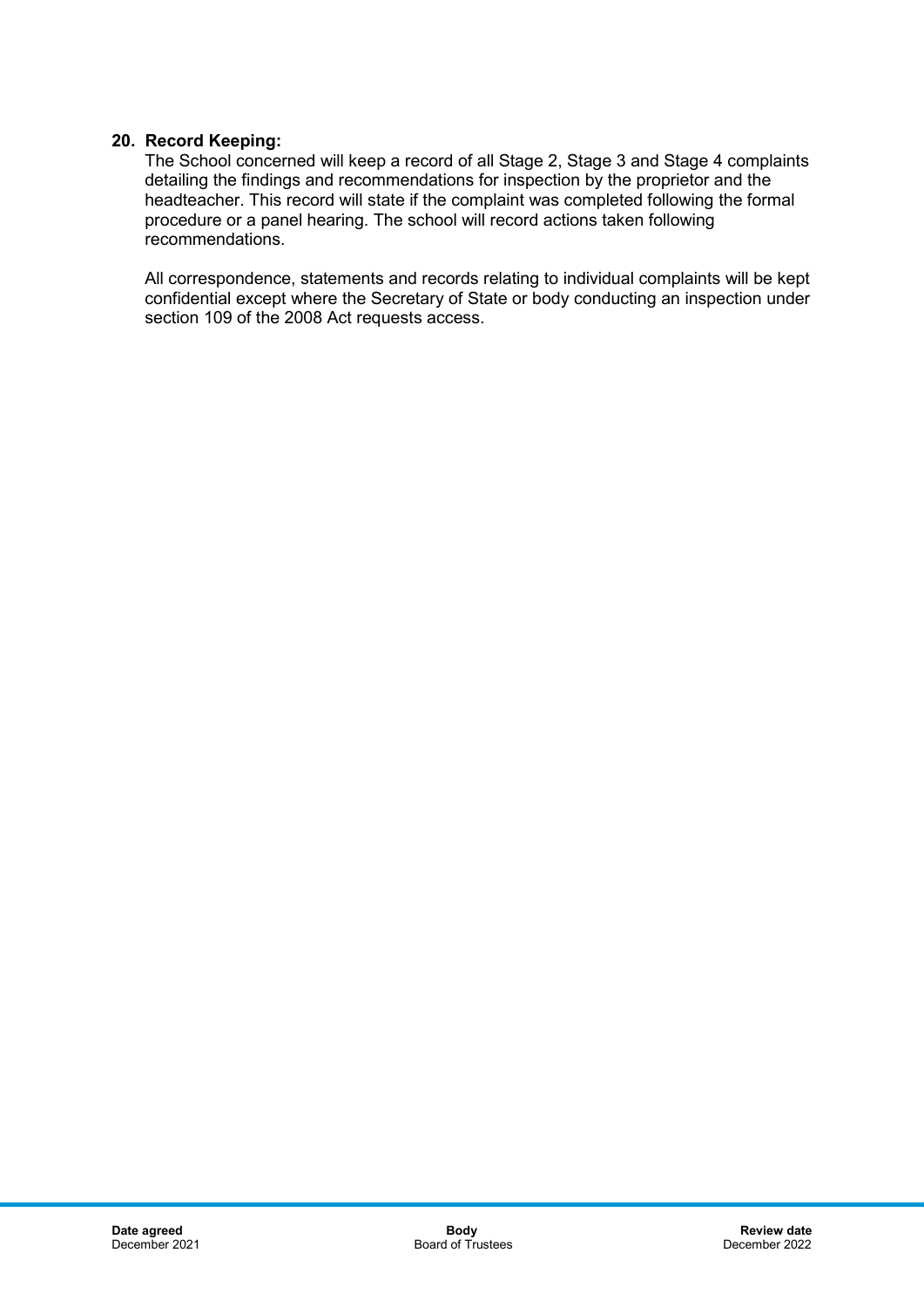# **Appendix 2 – Managing Serial and Unreasonable Complaints**

The school is committed to dealing with all complaints fairly and impartially, and to providing a high quality service to those who complain. We will not normally limit the contact complainants have with our school. However, we do not expect our staff to tolerate unacceptable behaviour and will take action to protect staff from that behaviour, including that which is abusive, offensive or threatening.

The school defines unreasonable behaviour as that which hinders our consideration of complaints because of the frequency or nature of the complainant's contact with the school, such as, if the complainant:

- refuses to articulate their complaint or specify the grounds of a complaint or the outcomes sought by raising the complaint, despite offers of assistance
- refuses to co-operate with the complaints investigation process
- refuses to accept that certain issues are not within the scope of the complaints procedure
- insists on the complaint being dealt with in ways which are incompatible with the complaints procedure or with good practice
- introduces trivial or irrelevant information which they expect to be taken into account and commented on
- raises large numbers of detailed but unimportant questions, and insists they are fully answered, often immediately and to their own timescales
- makes unjustified complaints about staff who are trying to deal with the issues, and seeks to have them replaced
- changes the basis of the complaint as the investigation proceeds
- repeatedly makes the same complaint (despite previous investigations or responses concluding that the complaint is groundless or has been addressed)
- refuses to accept the findings of the investigation into that complaint where the school's complaint procedure has been fully and properly implemented and completed including referral to the Department for Education
- seeks an unrealistic outcome
- makes excessive demands on school time by frequent, lengthy and complicated contact with staff regarding the complaint in person, in writing, by email and by telephone while the complaint is being dealt with
- uses threats to intimidate
- uses abusive, offensive or discriminatory language or violence
- knowingly provides falsified information
- publishes unacceptable information on social media or other public forums.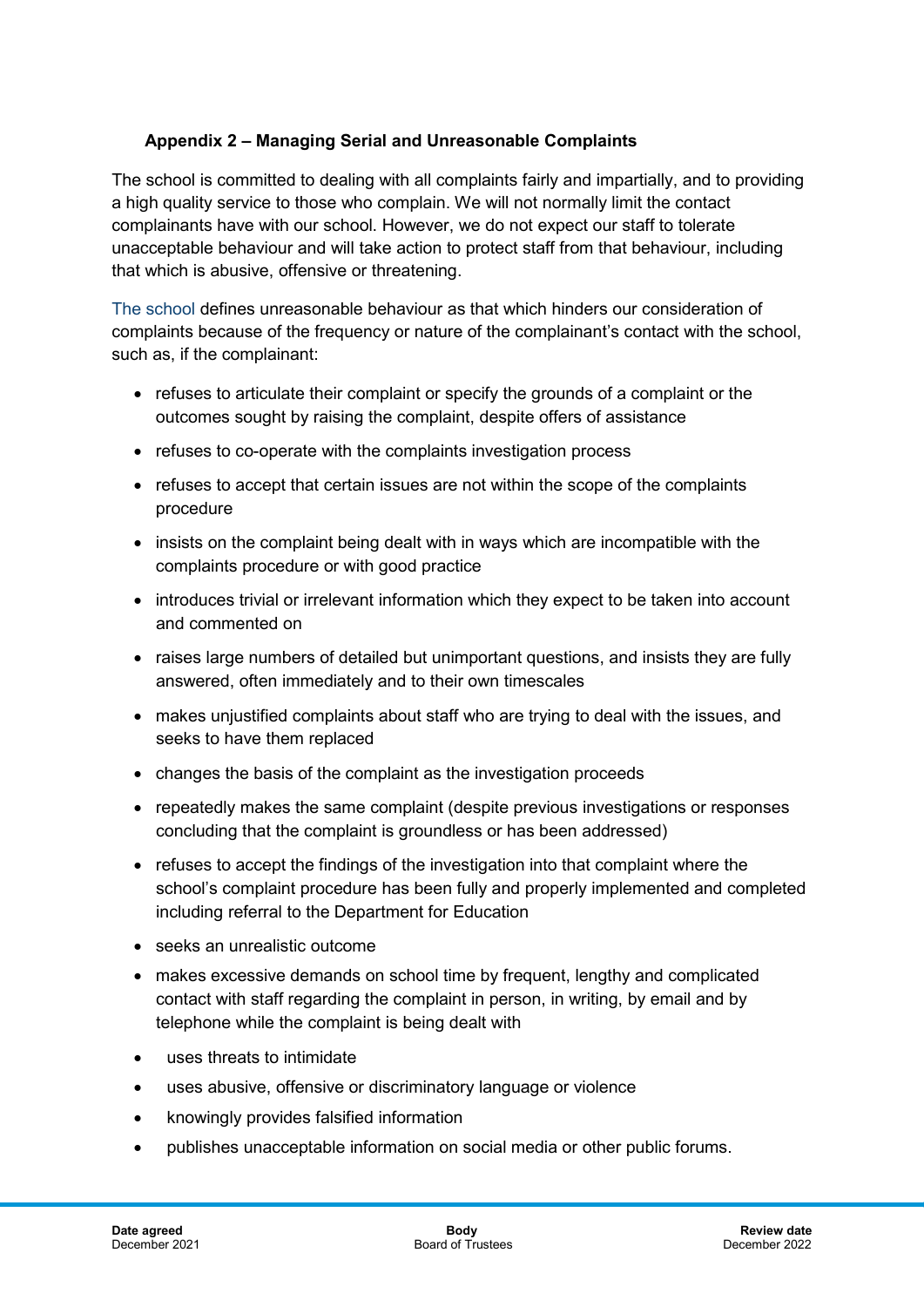Complainants should try to limit their communication with the school that relates to their complaint, while the complaint is being progressed. It is not helpful if repeated correspondence is sent (either by letter, phone, or email), as it could delay the outcome being reached.

Whenever possible, the Headteacher or Chair of Governors will discuss any concerns with the complainant informally before applying an '*unreasonable'* marking.

If the behaviour continues, the Headteacher will write to the complainant explaining that their behaviour is unreasonable and ask them to change it. For complainants who excessively contact the school causing a significant level of disruption, we may specify methods of communication and limit the number of contacts in a communication plan. This will be reviewed after six months.

In response to any serious incident of aggression or violence, we will immediately inform the police and communicate our actions in writing. This may include barring an individual from the school site.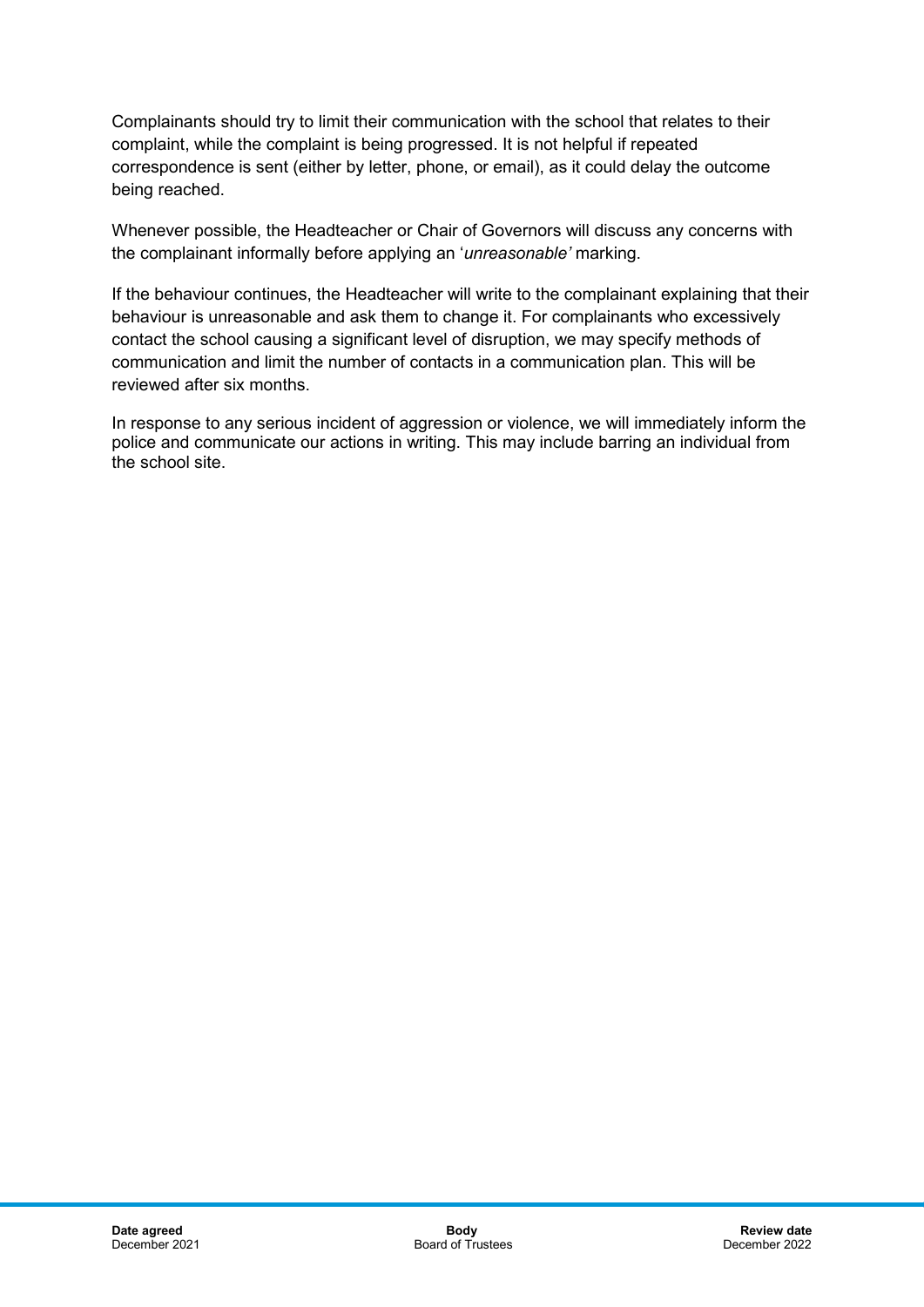## **A GUIDE FOR PARENTS ON THE SCHOOL BASED COMPLAINTS PROCEDURE –** *this guide forms a leaflet which can be given to parents*

## **What to do if you have a concern or complaint about** *Denbigh High School*

At *Denbigh High School*, we like to be told about how we are doing, whether well or badly. If you have a concern or complaint we always try to deal with it helpfully and reasonably. If we need to, we try to put things right as quickly as possible. If you have a concern or complaint you need to take it up with the school itself.

This complaints procedure is for general complaints. The school must follow these procedures for complaints or appeals about the curriculum; special educational needs provision, exclusions and admissions. Staff disciplinary action, child protection issues or criminal investigation will need to be handled differently. We shall tell you which is the right process when you discuss your concern with us.

The complaints procedure has four stages. You will be told what to do at each stage if you wish to take your complaint further.

Stage 1 of the process is informal:

If you have a concern about the school, try to talk to someone at the school, preferably the person who is most closely involved. If you get in touch with one of the governors first of all they can only give you general advice. They may need to ask you to take up your concerns with the member of staff best able to help you, or with the Headteacher or his/her representative.

Your concern can usually be settled quickly and without fuss by contacting the right person in the school. This could be your child's teacher, another member of the senior staff or the Headteacher or his/her representative.

If your concern cannot be sorted out in this way or you are not happy with the way it has been dealt with you should take it to stage 2:

You should complain to the Headteacher or his/her representative who will investigate your complaint. You would normally do this in writing. If your complaint is about the Headteacher or his/her representative, you can complain directly to the Chair of the local governing body (see Stage 3).

The school will let you know that it has received your complaint and a meeting held within 5 school days. You will be given the results of the Headteacher's investigation in writing within 15 school days.

If your complaint has still not been resolved to your satisfaction you may take it to stage 3: